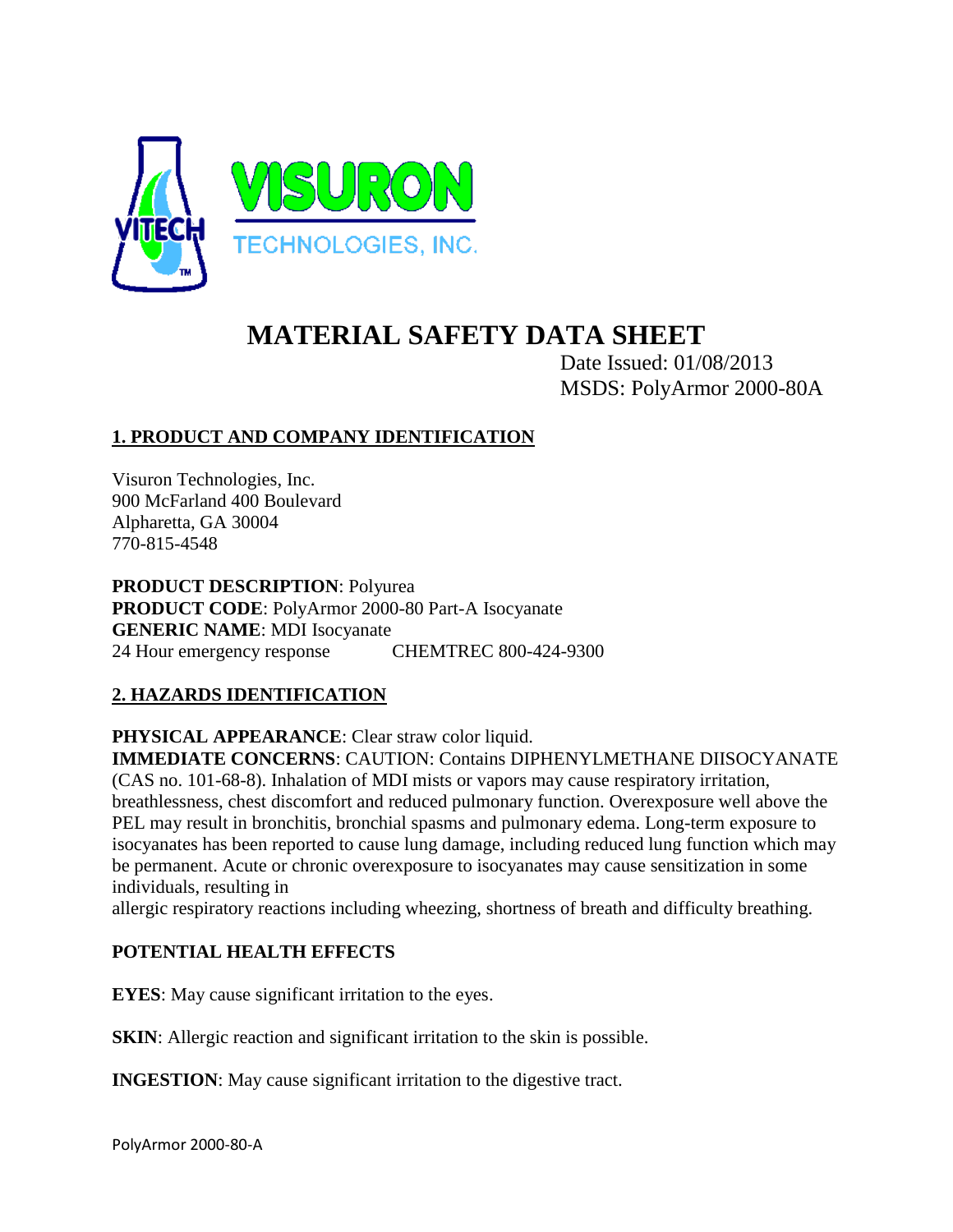**INHALATION:** Irritating to the nose, throat and respiratory tract.

## **SIGNS AND SYMPTOMS OF OVEREXPOSURE**

**ACUTE TOXICITY**: Isocyanates have also been reported to cause hypersensitivity pneumonitis, which is characterized by flu-like symptoms, the onset of which may be delayed. Gastrointestinal symptoms include nausea, vomiting and abdominal pain.

**CHRONIC EFFECTS**: Results from a lifetime study in rats indicate that MDI aerosol was carcinogenic at 6 mg/m3, the highest dose tested. This is well above the recommended TLV of 5 ppb (0.05 mg/m3). Only irritation was noted at the lower concentration of 0.2 and 1 mg/m3. No birth defects

of teratogenic effects were reported in a teratology study with rats exposed to 1, 4, and 12 mg/m3 polymeric MDI or 6 hr/day on days 6-15 of gestation. Embryotoxicity and fetotoxicity was reported at the top dose in the presence of maternal toxicity.

As a result of the previous repeated overexposures or single large dose, certain individuals will develop isocyanate sensitization (chemical asthma) which will cause them to react to later exposure to isocyanate at levels well below the PEL/TLV. These symptoms, which include chest tightness, wheezing, cough, shortness of breath, or asthmatic attack, could be immediate or delayed up to several hours after exposure. This increased lung sensitivity can persist for weeks and in severe cases for several years.

**MEDICAL CONDITIONS AGGRAVATED**: Individuals who are sensitized to isocyanates and those with asthma, respiratory disorder, skin allergies, and eczema.

**SENSITIZATION:** Possible sensitizer by inhalation and skin contact.

| <b>Chemical Name</b>           | $Wt.\%$ | CAS        | <b>EINECS</b> |
|--------------------------------|---------|------------|---------------|
| <b>Isocyanate Prepolymer</b>   | 50-80   | N/A        | N/A           |
| Methylenediphenyl Diisocyanate | 10-30   | 26447-40-5 | 247-714-0     |

#### **3. COMPOSITION / INFORMATION ON INGREDIENTS**

**COMMENTS**: Criteria for listing components in this MSDS are as follows: Carcinogens are listed at 0.1% or greater; hazardous components according to OSHA 29 CFR 1910.1200 are listed at 1.0% or greater; non-hazardous components are not listed. This is not intended to be the complete compositional disclosure. Refer to section 15 for other regulatory information.

Methylene Bisphenyl Isocyanate | 15-40 | 101-68-8 | 202-966-0

#### **4. FIRST AID MEASURES**

**EYES**: Immediately flush with plenty of water for two minutes. After initial flushing, remove any contact lenses and continue flushing for at least 15 minutes. Assure adequate flushing by separating the eyelids with fingers. Have eyes examined and tested by medical personnel.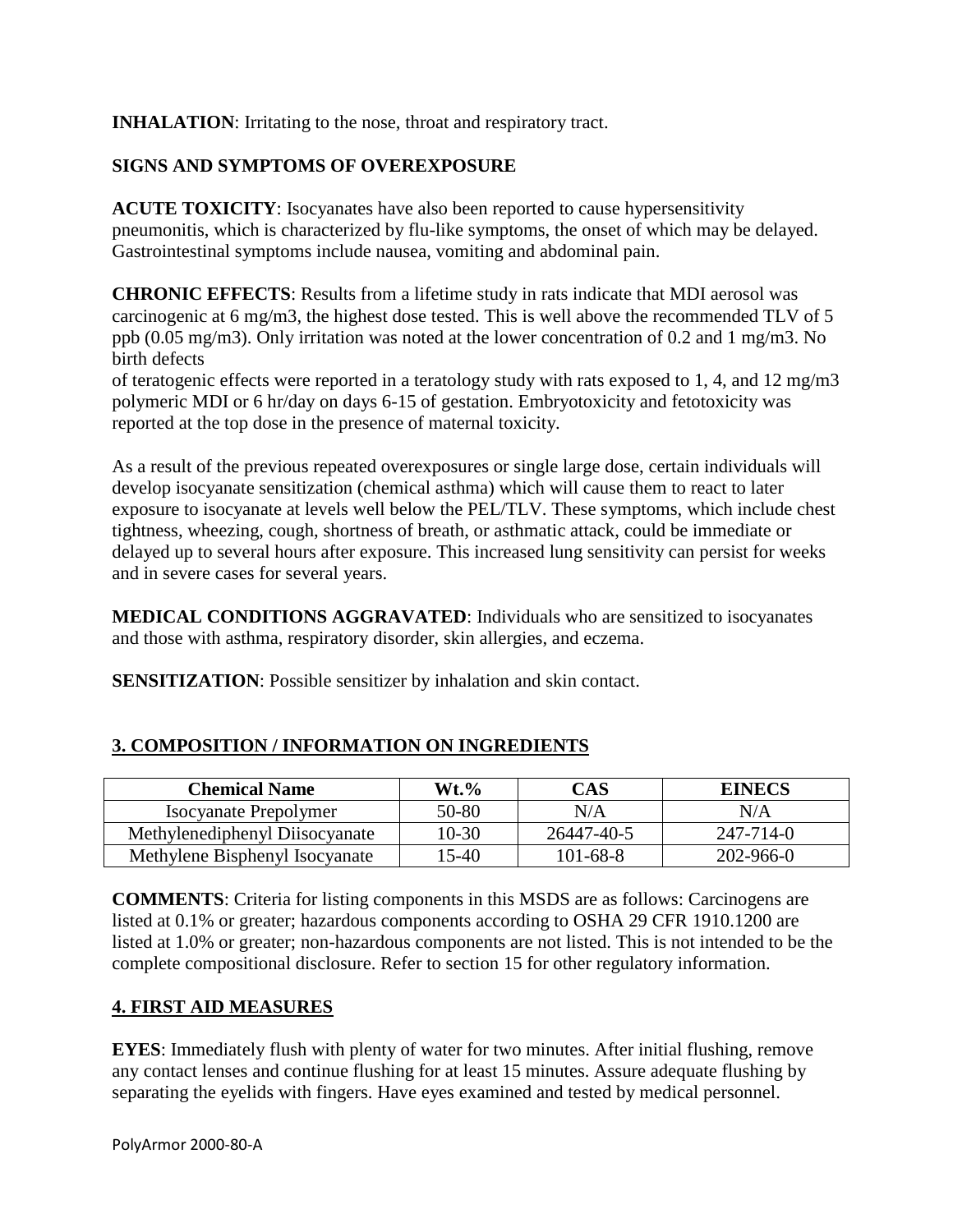**SKIN**: Remove contaminated clothing and immediately wash affected skin area with plenty of soap and water. Seek medical attention. Either discard or wash contaminated clothing and shoes before reuse.

**INGESTION**: Make sure victim is conscious and alert. If so, give 2-3 glasses of water to dilute. DO NOT INDUCE VOMITING. Never give anything by mouth to an unconscious person. Immediate medical

attention is required. Do not leave victim unattended as spontaneous vomiting my occur. Lay victim on side with head lower than waist to prevent aspiration of swallowed product. If victim is conscious and vomiting occurs, give water to further dilute the chemical.

**INHALATION**: Remove victim to fresh air and provide oxygen if breathing is difficult. Seek medical attention if cough or other symptoms develop.

#### **5. FIRE FIGHTING MEASURES**

**FLASHPOINT AND METHOD**: 200°C (392°F) Closed Cup

**FLAMMABLE CLASS**: Not Applicable

**EXTINGUISHING MEDIA**: Dry Chemical, Foam, or Carbon Dioxide. Water is not recommended do to reaction.

**FIRE FIGHTING PROCEDURES**: Do not release runoff from fire control methods to sewers or waterways.

**FIRE FIGHTING EQUIPMENT**: Fire fighting personnel are required to use respiratory and eye protection. Full fire protective equipment (Bunker Gear) and self contained breathing apparatus (SCBA) is recommended to be used for all indoor fires and any significant outdoor fires. SCBA may not

be required for small outdoor fires that may easily be extinguished with a portable fire extinguisher.

**HAZARDOUS DECOMPOSITION PRODUCTS**: Oxides of Nitrogen, Oxides of Carbon.

# **6. ACCIDENTAL RELEASE MEASURES**

**SMALL SPILL**: Dike area to contain spill. Take precautions as necessary to prevent contamination of ground and surface waters. Recover spilled material on absorbent, such as diatomaceous earth, sawdust, vermiculite, or any appropriate readily available material and sweep or shovel absorbed

material into closed containers for disposal. After all visible traces, including ignitable vapors, have been removed thoroughly wash the contaminated area. Do not flush to sewer. If area of spill is porous, remove as much contaminated earth and gravel, etc. as necessary and place in closed containers for disposal.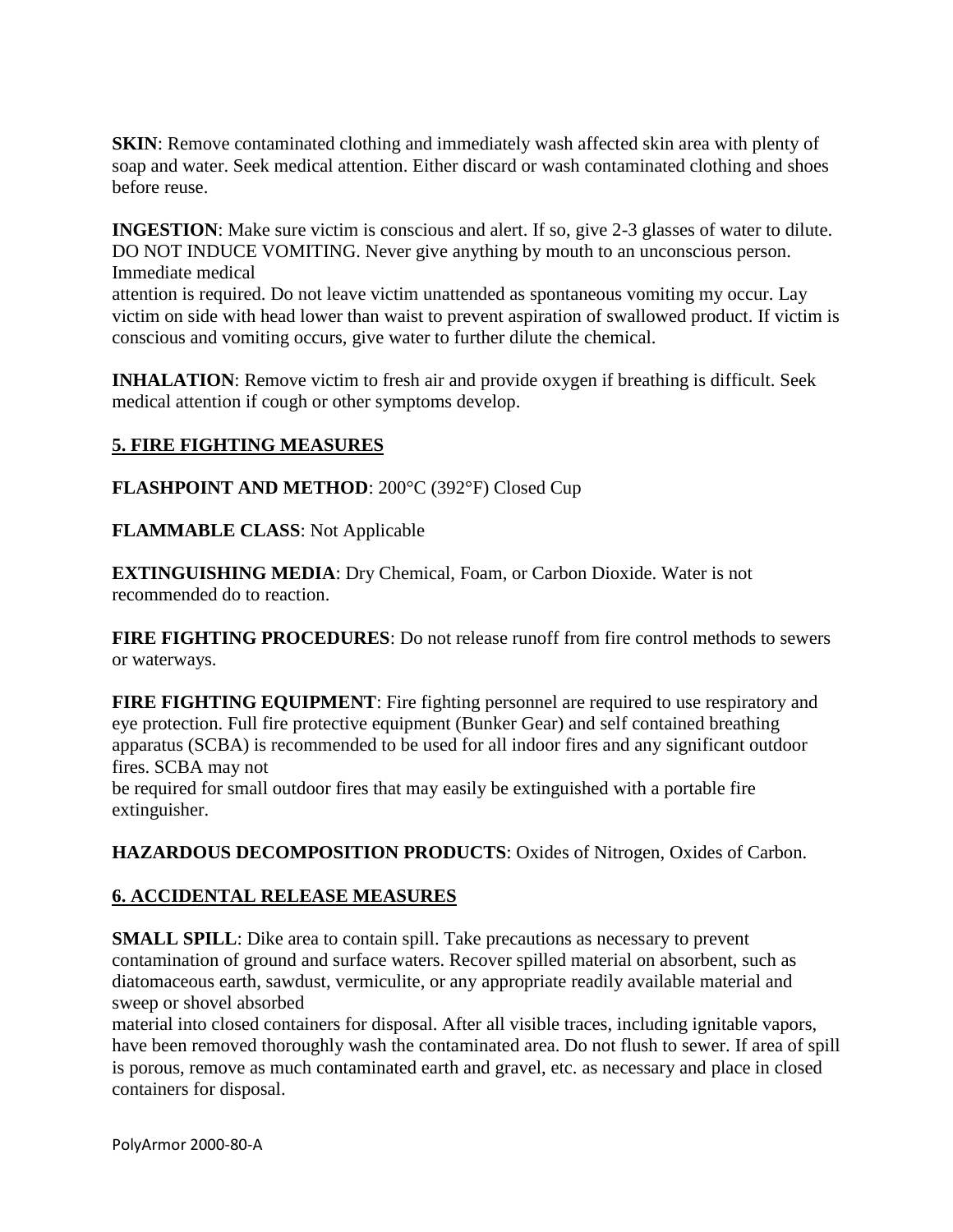Wear the appropriate personal protective equipment designated in Section 8, remove the leaking container to a containment area and place into an appropriate container to prevent any further spill.

**LARGE SPILL**: Construct temporary dikes of dirt or sand to contain spill. Take precautions as necessary to prevent contamination of ground and surface waters. Recover spilled material on absorbent, such as

diatomaceous earth, sawdust, vermiculite, or any appropriate readily available material and sweep or shovel adsorbed material into closed containers for disposal. If area of spill is porous, remove as much

contaminated earth and gravel, etc. as necessary and place in closed containers for disposal.

Wear the appropriate personal protective equipment designated in Section 8, close or cap leaking valves and/or block or plug hole in leaking container. Remove the leaking containers to a containment area and place into an appropriate container to prevent any further spill.

Contain material as described above and call the local fire, police, or appropriate emergency response provider for immediate emergency assistance.

# **ENVIRONMENTAL PRECAUTIONS**

**WATER SPILL**: Construct temporary dikes of dirt, sand, or any appropriate readily available material to prevent spreading of material into sources of water.

**GENERAL PROCEDURES**: Absorb spill with an emergency spill kit, diatomaceous earth, saw dust or equivalent inert material. Shovel up and dispose of at an appropriate waste disposal facility following applicable laws and regulations.

# **7. HANDLING AND STORAGE**

**GENERAL PROCEDURES**: Store product in original containers. Store container in a secure cool, dry, well-ventilated area at 55-85 deg. F. Opened containers should be blanketed with nitrogen gas at atmospheric pressure to avoid reaction with moisture. Contamination with moisture or "basic" compounds can cause dangerous pressure buildup in closed containers.

**HANDLING**: Use with sufficient ventilation to keep employee exposure below recommended limits. Provide adequate ventilation for storage, handling and use, especially for enclosed or low spaces. Avoid contact of liquid with eyes and prolonged skin exposure. Avoid breathing in vapors, mists, and aerosols. Do not allow product to contact open flame or electrical heating elements because dangerous decomposition products may form.

**STORAGE**: Store and warehouse product in an appropriate area or facility. Segregate like materials together to avoid negative chemical reactions. Protect materials form excessive exposure to heat. Observe proper storage conditions and temperatures.

**STORAGE TEMPERATURE**: (55°F) Minimum to (85°F) Maximum

PolyArmor 2000-80-A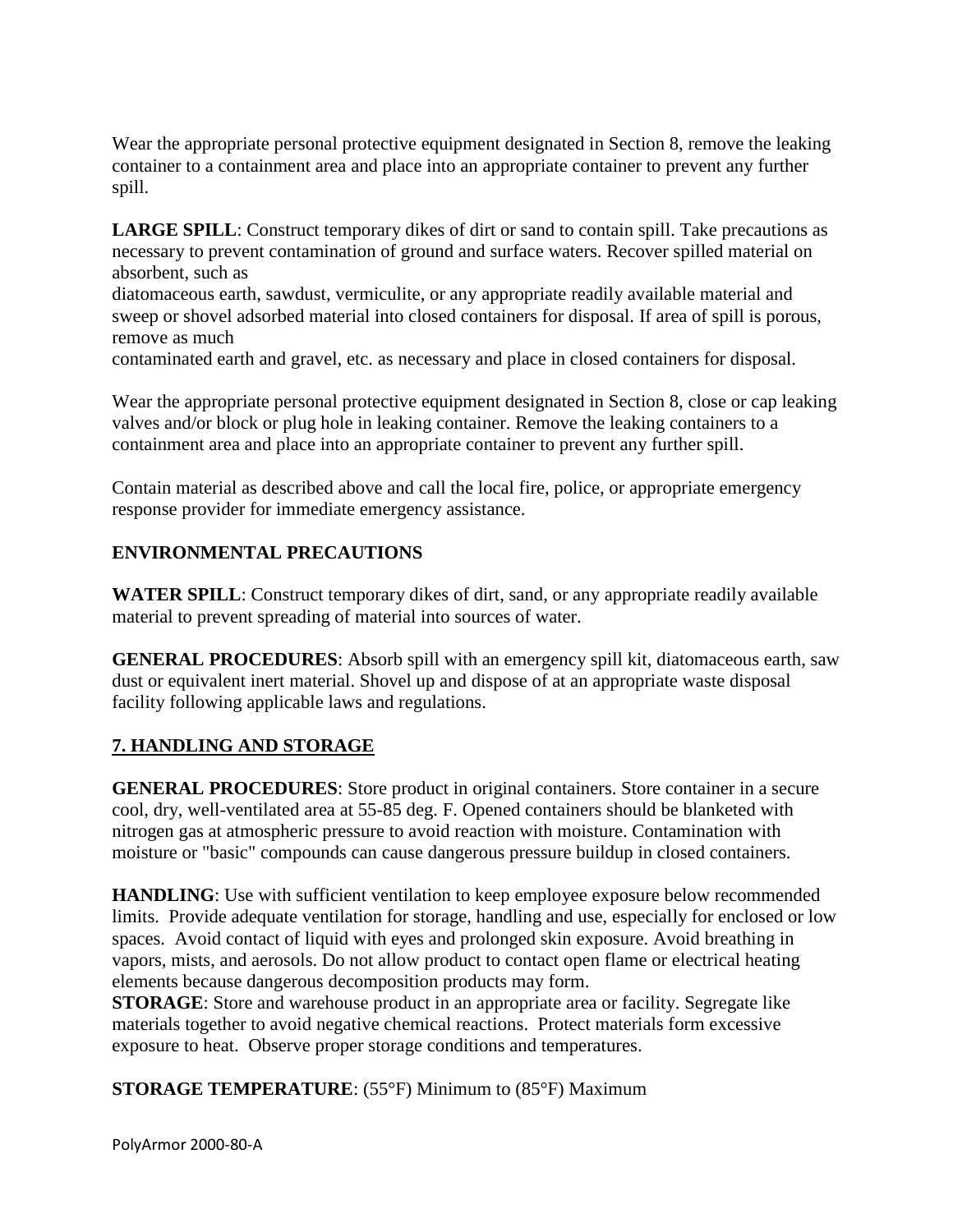**COMMENTS**: If bulging of containers occurs, transfer to a well-ventilated area and open carefully to relieve pressure then reseal.

## **8. EXPOSURE CONTROLS / PERSONAL PROTECTION**

#### **EXPOSURE GUIDELINES**

| OSHA HAZARDOUS COMPONENTS (29 CFR1910.1200) |                                    |                        |       |      |       |     |       |
|---------------------------------------------|------------------------------------|------------------------|-------|------|-------|-----|-------|
|                                             |                                    | <b>EXPOSURE LIMITS</b> |       |      |       |     |       |
|                                             | OSHA PEL / ACGIH TLV / SupplierOEL |                        |       |      |       |     |       |
| <b>Chemical Name</b>                        |                                    | Ppm                    | Mg/m3 | Ppm  | Mg/m3 | Ppm | Mg/m3 |
| Methylene Bisphenyl Isocyanate              | <b>TWA</b>                         | .02                    | .2    | .005 |       |     |       |
|                                             | <b>STEL</b>                        | .02                    |       |      |       |     |       |

#### **OSHA TABLE COMMENTS**:

1. Not Established

**ENGINEERING CONTROLS**: Proper industrial hygiene practices are required for workers and should be achieved through engineering controls including ventilation with a high turnover rate whenever feasible. When such controls are not available or not feasible to achieve full protection, respirators for workers (and others in the area) and other personal protective equipment is mandated. Exhaust air may need to be scrubbed (cleaned) or filtered to reduce environmental contamination and odors.

#### **PERSONAL PROTECTIVE EQUIPMENT**

**EYES AND FACE**: Wear safety goggles or safety glasses with side shields when handling and mixing this material.

**SKIN**: Wear impervious compatible chemical resistant protective clothing such as neoprene or butyl rubber gloves, aprons, boots or Tyvek coveralls, as appropriate to prevent contact with skin.

**RESPIRATORY**: For respirator selection and training, seek professional advice. Whenever workplace conditions require a use of a respirator, follow a respiratory protection program that meets OSHA 1910.134 and ANSI Z88.2 requirements. Wear an OSHA/NIOSH approved respirator selected on its suitability to provide adequate worker protection for the chemicals used and given working conditions including the level of airborne contamination and presence of sufficient oxygen.

**WORK HYGIENIC PRACTICES**: Always follow "Good personal hygiene practices" when working with this material.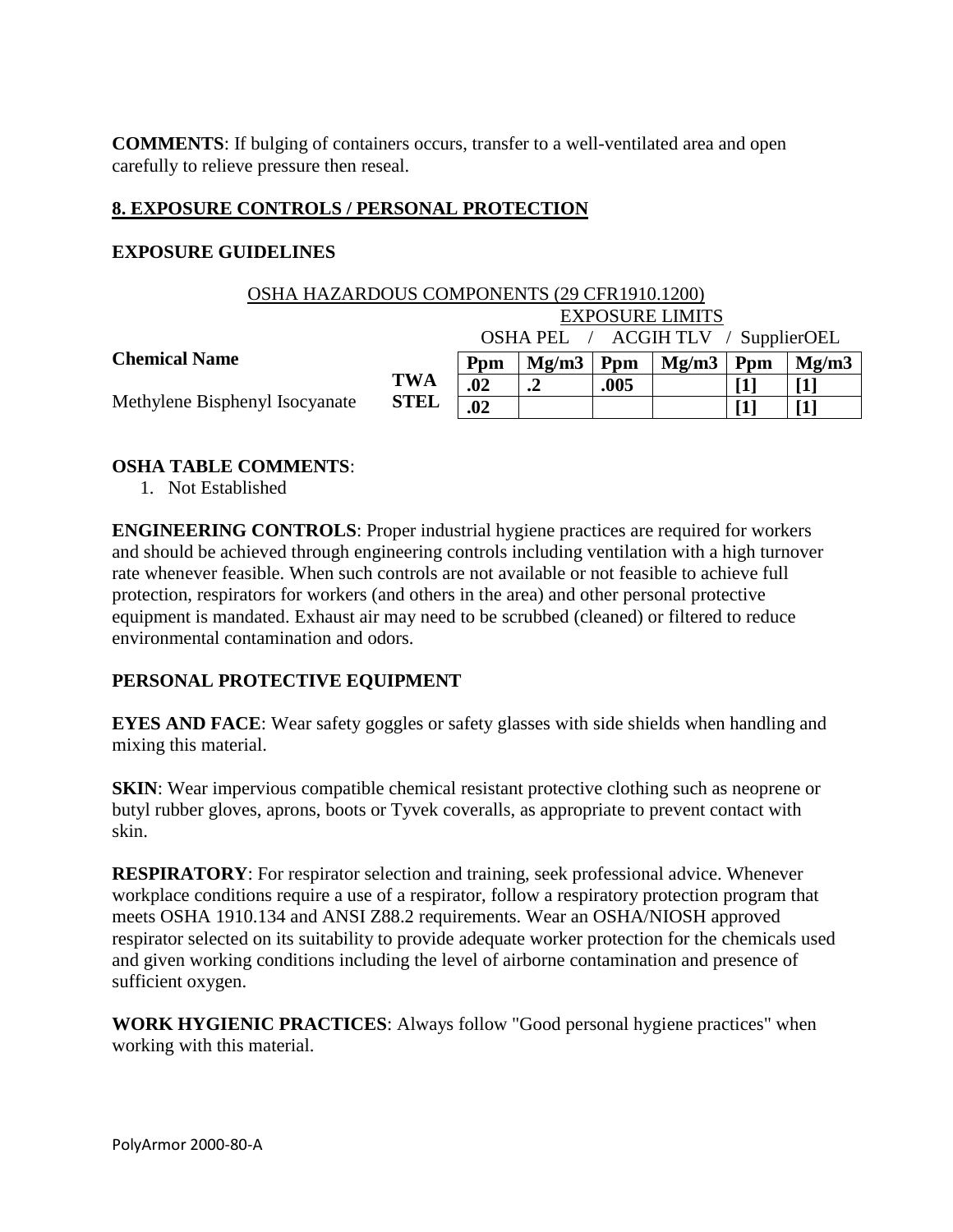**COMMENTS**: Always practice "good personal hygiene" during and after use of this material, especially before eating, drinking, smoking, using the toilet, or applying cosmetics. DO NOT eat, drink, or smoke in work areas that contain hazardous chemicals.

# **9. PHYSICAL AND CHEMICAL PROPERTIES**

#### **PHYSICAL STATE**: Liquid

**ODOR**: Faint aromatic odor.

**COLOR**: Clear to pale yellow

**VAPOR PRESSURE:** < 0.001 mmHg at 25°C

**VAPOR DENSITY**: 8.5 (Air=1)

**FREEZING POINT:**  $\sim$  (60 $^{\circ}$ F)

**FLASHPOINT AND METHOD**: 200°C (392°F) Closed Cup

**SOLUBILITY IN WATER**: Insoluble in water, reacts with evolution of CO2

**SPECIFIC GRAVITY**: 1.160 to 1.24 g/cm3 at 25°C (77°F)

**VISCOSITY #1**: 200 cPs at 25°C (77°F)

**(VOC):**  $< 0.001$  g/l

**Notes**: VOC listed on the MSDS is for this component only. Mixed VOC for the combined product may have a different value. Consult the manufacturer or product data sheet for final mixed product VOC value.

#### **10. STABILITY AND REACTIVITY**

**STABLE**: Yes

**HAZARDOUS POLYMERIZATION**: No

**STABILITY:** This material (product) is stable under normal ambient conditions of temperature and pressure. Follow recommendations for proper storage and use.

**POLYMERIZATION:** May occur is material is in contact with moisture.

**CONDITIONS TO AVOID**: Avoid high temperatures, sources of ignition, and moisture.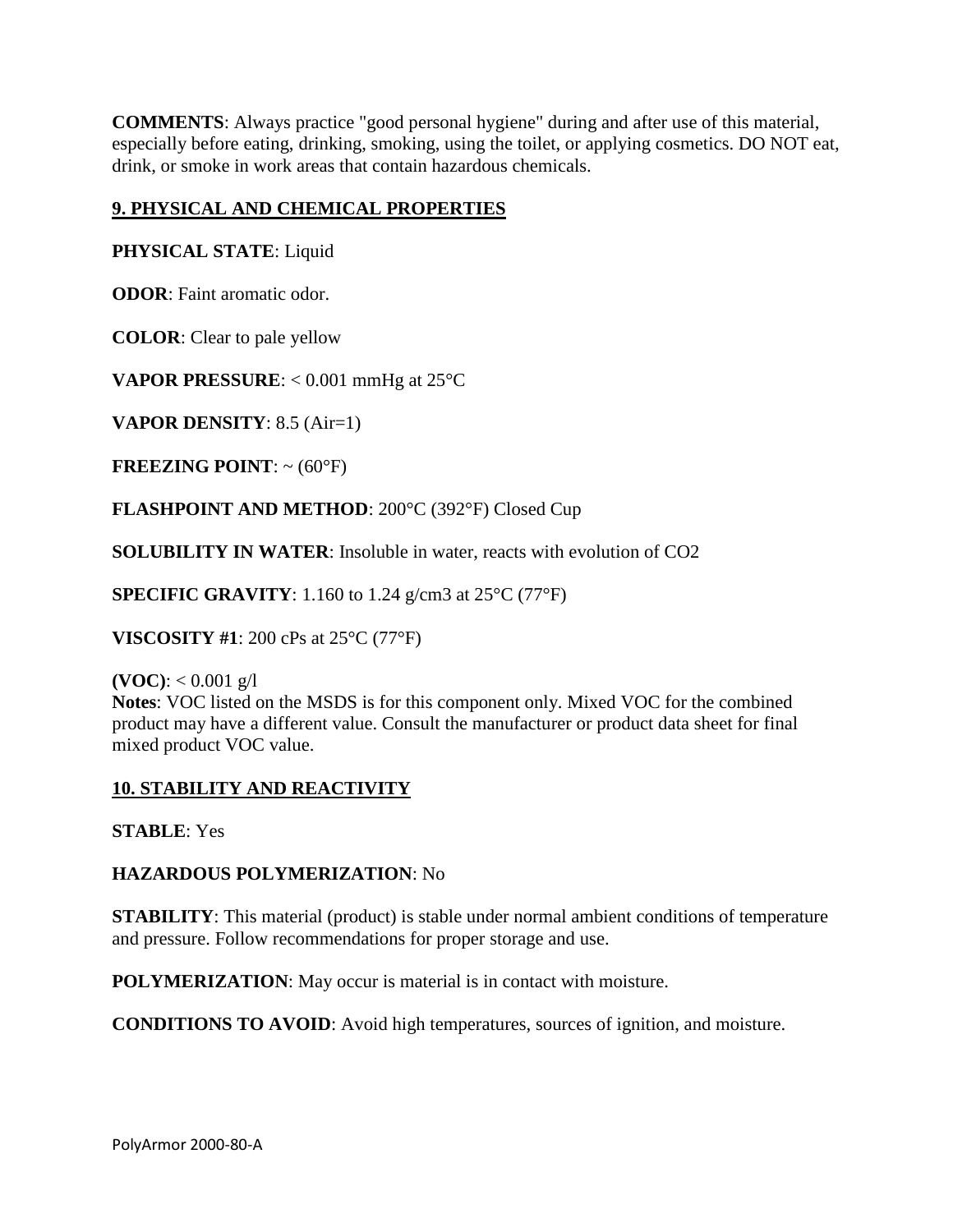**HAZARDOUS DECOMPOSITION PRODUCTS**: Thermal oxidative decomposition of this product can produce CO, NOx, HCN, and HDI vapors. Some curing agents will react to produce a large amount of heat.

**INCOMPATIBLE MATERIALS**: Water, strong bases, strong acids, strong oxidizing agents, alcohols and amines.

# **11. TOXICOLOGICAL INFORMATION**

**ACUTE DERMAL LD50**: > 2000 mg/kg (rabbit)  **ORAL LD50**: < 10000 mg/kg (rat)

**EYE EFFECTS**: Slightly Irritating

**SKIN EFFECTS:** Slightly Irritating

# **CARCINOGENICITY**

 **IARC**: Not Listed by IARC. **NTP**: Not listed by NTP. **OSHA**: Not listed by OSHA.

**MUTAGENICITY**: Product is a blend of material that has been shown to be Ames Negative (non mutogenic)

**GENERAL COMMENTS**: This product does not contain substances considered by OSHA, NTP, IARC or ACGIH to be "probable" or "suspected" human carcinogens.

**COMMENTS**: The chemical, physical, and toxicological properties have not been thoroughly investigated or tested to the best of our knowledge.

# **12. ECOLOGICAL INFORMATION**

**ENVIRONMENTAL DATA**: No environmental data has been established or is available for this product.

**GENERAL COMMENTS**: Avoid contaminating waterways.

# **13. DISPOSAL CONSIDERATIONS**

**DISPOSAL METHOD**: See the manufacturers instructions to mix together with the proper components of multi-component materials, and allow to harden. Dispose solids at an appropriate waste disposal facility according to current applicable laws and regulations.

**COMMENTS**: Refer to Section 6. Accidental Release Measures for additional information.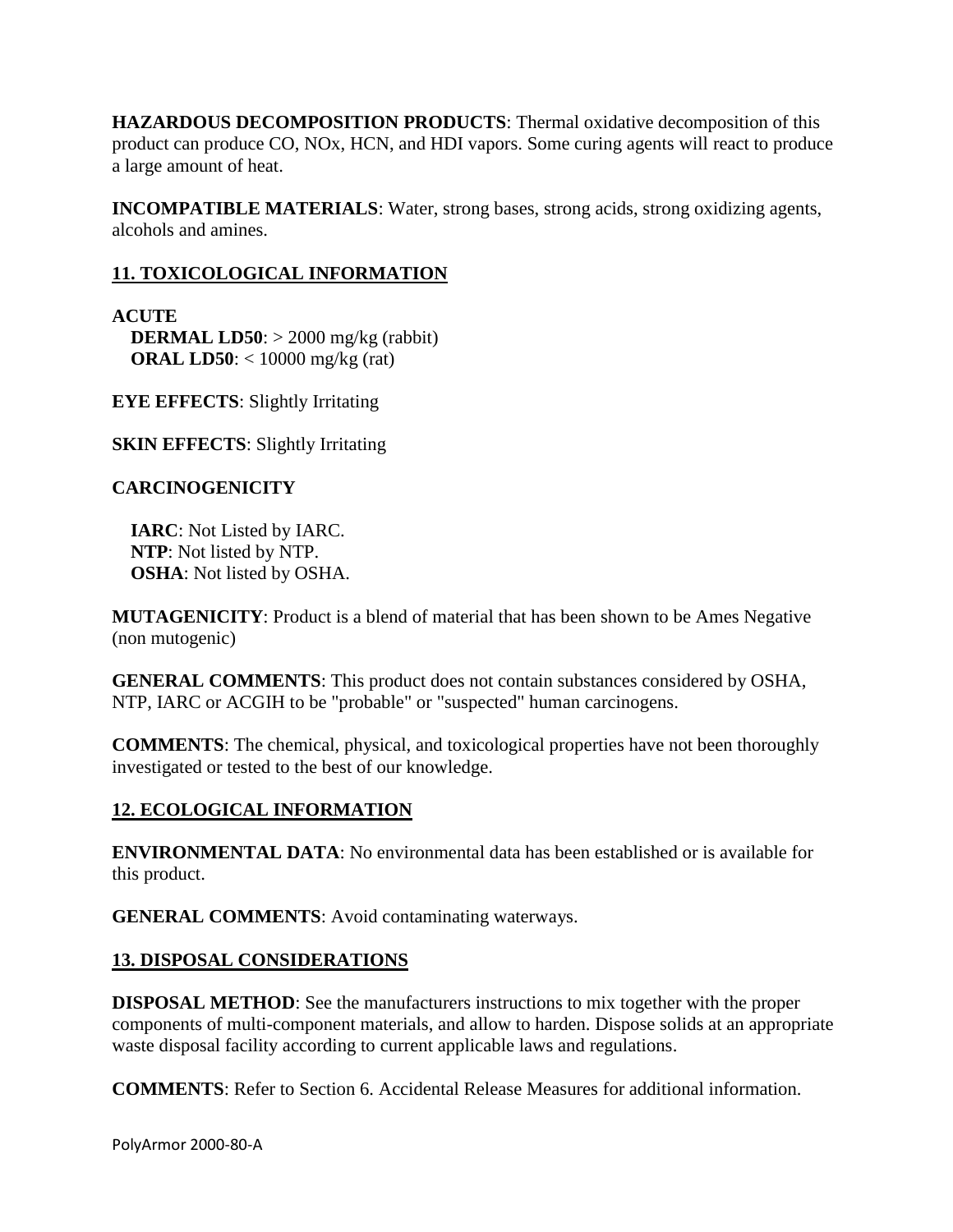#### **14. TRANSPORT INFORMATION**

# **DOT (DEPARTMENT OF TRANSPORTATION) PROPER SHIPPING NAME**: Not Regulated

**OTHER SHIPPING INFORMATION:** Not a Dangerous Good according to the Australian Dangerous Goods (ADG) code. This material may be hazardous according to the criteria of NOHSC Australia. **AIR (ICAO/IATA)**

 **SHIPPING NAME**: Not Regulated

#### **VESSEL (IMO/IMDG) SHIPPING NAME**: Not Regulated

#### **CANADA TRANSPORT OF DANGEROUS GOODS SHIPPING NAME**: Not Regulated

#### **15. REGULATORY INFORMATION**

#### **UNITED STATES**

#### **SARA TITLE III (SUPERFUND AMENDMENTS AND REAUTHORIZATION ACT) FIRE**: No **PRESSURE GENERATING**: No **REACTIVITY**: No **ACUTE**:Yes **CHRONIC**: Yes  **313 REPORTABLE INGREDIENTS**: 101-68-8 Diisocyanates

**CERCLA (COMPREHENSIVE RESPONSE, COMPENSATION, AND LIABILITY ACT) CERCLA REGULATORY**: 101-68-8 Diisocyanates

#### **TSCA (TOXIC SUBSTANCE CONTROL ACT)**

**TSCA STATUS**: All ingredients in this mixture are listed with the TSCA Chemical Substance Inventory.

#### **REGULATIONS**

 **STATE REGULATIONS**: The following product components are cited on certain state lists as mentioned. Non-listed components may be shown in the composition section of the MSDS.

Methylene bis(phenylisocyanate) (MDI) CAS# 101-68-8

New Jersey Environmental Hazardous Substances, New Jersey Workplace Hazardous **Substances** 

Pennsylvania Environmental Hazardous Substances, Pennsylvania Hazardous Substances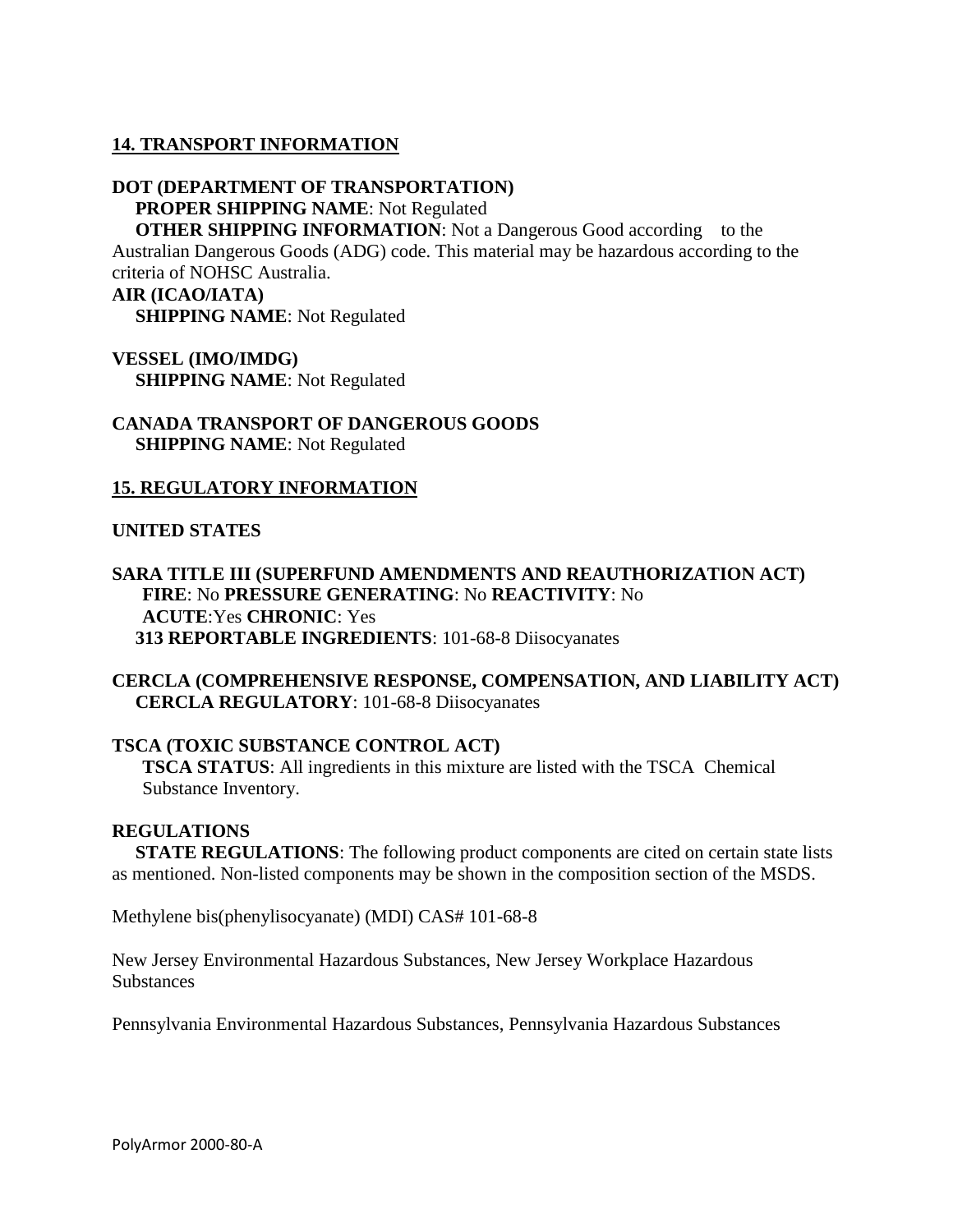# **CANADA WHMIS HAZARD SYMBOL AND CLASSIFICATION**



**DOMESTIC SUBSTANCE LIST (INVENTORY):** This product or its components are listed or exempt from the Canadian Domestic Substance List (DSL). Components not listed have been submitted to Environment Canada.

**INTERNATIONAL REGULATIONS**: EINECS Inventory Status: The components in this product are listed on or exempt from the European Inventory of Existing Chemical Substances (EINECS) or the European List of Notified Chemical Substance (ELINCS).

**Australian Inventory Status**: The components in this product are listed on or exempt from the Australian Inventory of Chemical Substances (AICS).

#### **16. OTHER INFORMATION**

#### **PREPARED BY**: TAG

#### **REVISION SUMMARY**: New MSDS

|                        | <b>HMIS RATING</b> |
|------------------------|--------------------|
| <b>HEALTH</b>          |                    |
| <b>FLAMMABILITY</b>    |                    |
| <b>PHYSICAL HAZARD</b> |                    |
| PERSONAL PROTECTION    | ( ÷                |

**MANUFACTURER DISCLAIMER**: This MSDS to the best of our knowledge conforms to the requirements of OSHA 29 CFR 1910.1200, 91/155/EEC and summarizes the health and safety hazard information and general guidance on how to safety handle the material at the date of issue. Each user must review the MSDS in the context of how the product will be handled and used in the workplace. If clarification or further information is needed to ensure that an appropriate risk assessment can be made, the user should contact this company. Responsibility for the product sold is subject to our standard terms and conditions, a copy if which is available upon request. This company warrants only that its products meet the specifications stated in the sales contract. Typical properties, where stated,

are to be considered as representative of current production and should not be treated as specifications. While all the information presented in this document is believed to be reliable and to represent the best available data on these products, NO GUARANTEE, WARRANTY, OR REPRESENTATION IS MADE, INTENDED, OR IMPLIED AS TO THE CORRECTNESS, OR SUFFICIENCY OF ANY INFORMATION, OR AS TO THE MERCHANTABILITY OR